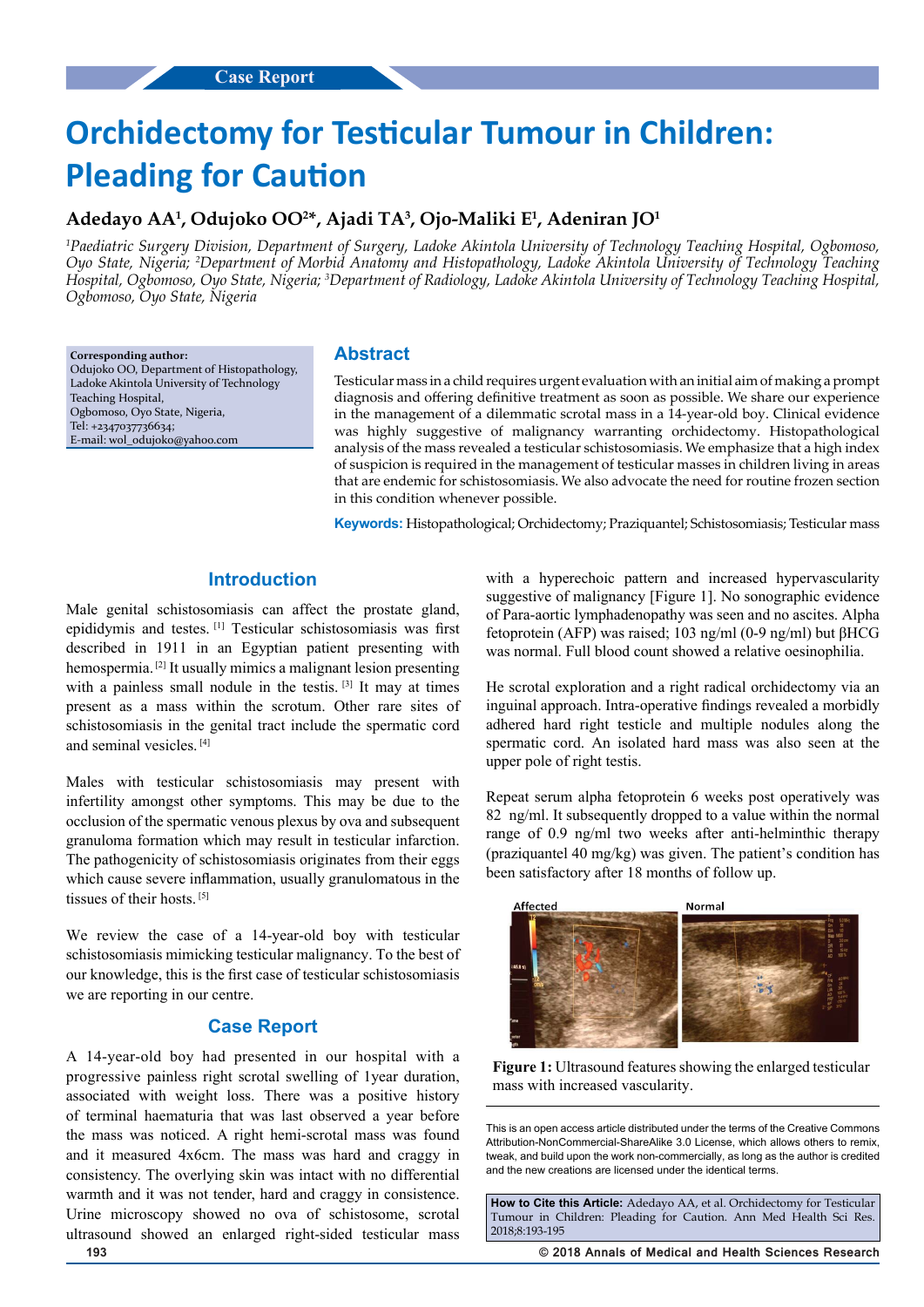

**Figure 2:** Figure showing immature seminiferous tubules on the right and granulomas on the left.



**Figure 3:** Figure showing a granuloma with an enclosed schistosoma ovum.



**Figure 4:** Higher magnification showing the schistosoma ovum within a granuloma.

#### **Histological findings**

Sections show testicular tissue with a distorted architecture. Some primitive seminiferous tubules were seen. There was however formation of granulomas with central activated histiocytes and a peripheral rim of mononuclear cells consisting of lymphocytes and plasma cells. The inflammatory cell infiltrate was also replete with a lot of eosinophils. Areas of fibrosis as well as eosinophilic extracellular material (Splendore-Hoepli phenomenom) were also seen. [Figure 2] There were a few foci that showed the ova of Schistosoma within the granulomas. [Figures 3 and 4].

## **Discussion**

Testicular Schistosomiasis is an extremely rare condition of the testis. In recent times, increasing incidence worldwide has been reported. [6] It has varying presentation making diagnosis sometimes difficult. It can present as acute scrotal pain, primary infertility, testicular mass. [7,8] It may also present with haemospermia. [9]

Although, this patient did not present with scrotal pain, other authors have reported a history of acute scrotal pain with testicular schistosomiasis. [10,11] Pointers to the fact that this patient could have had a Schistosomal infection were the positive history of terminal haematuria a year prior to presentation as well as the relative eosinophilia on full blood count. But the terminal haematuria resolved spontaneously before the mass was noticed. Also, there was no other evaluation to support the relative oesinophilia. However, a positive history of weight loss and features of a painless, hard, craggy testicular mass coupled with a raised AFP further strengthened the clinical suspicion of testicular malignancy in this patient. Also, while some authors have reported a predominance of a right-sided testicular schistosomiasis, <a>[12,13]</a> report by Hassan et al. showed no preponderance. [14] In our patient, a right testicular presentation was observed. This may call for further research.

A hormonal marker has never been reportedly raised in testicular schistosomiasis. We however found a raised AFP in the index case which was also mimicking a testicular malignancy. More importantly, the AFP level dropped to normal after treatment, which is what occurs in malignancy. The reason for this elevation was not clear.

Various reports on evaluation with ultrasound have given varying appearances. These include; heterogeneous echotexture, hypoechoic lesion /nodules with hypervascularity. [15-18] In this index case, a hyperechoic, hypervascular pattern was observed comparable with the sonographic features described by Soans et al. [15] This is one of the limitations of ultrasound in evaluating such lesions. This suggests that the sonographic features for testicular schistosomiasis are not yet standardized. MRI has been reported to have better resolution in soft tissue masses in children [19] but this tool is not readily available in our setting. Recent advancements in ultrasound using sonographic elastography have improved evaluation of testicular tumours as it now afford consistency determination, which have been found to differentiate benign from malignant lesions. [20] The non-availability of sonoelastography limited our evaluation of the lesion in this patient.

Treatment employed by various authors ranged from scrotal exploration via an inguinal approach, incisional biopsy, partial orchidectomy, [16] radical orchidectomy. Orchidectomy was mostly avoided where frozen section biopsy was carried out. There, however exist reports of radical orchidectomy where results of frozen sections were inconclusive. [15,17] Orchidectomy may otherwise be justified if testicular tissues were found to be fibrotic and atrophic usually resulting from chronic testicular inflammation. [21]

## **Conclusion**

Testicular schistosomiasis is a notorious mimicker of testicular malignancy. A high index of suspicion is required in children to delineate this pathology from malignant lesions which would also afford the patient right treatment and unnecessary surgery. Elevated AFP has not been shown in any report; we suggest that more researches be done to understand this observation. Emergency frozen section histopathological appraisal of a